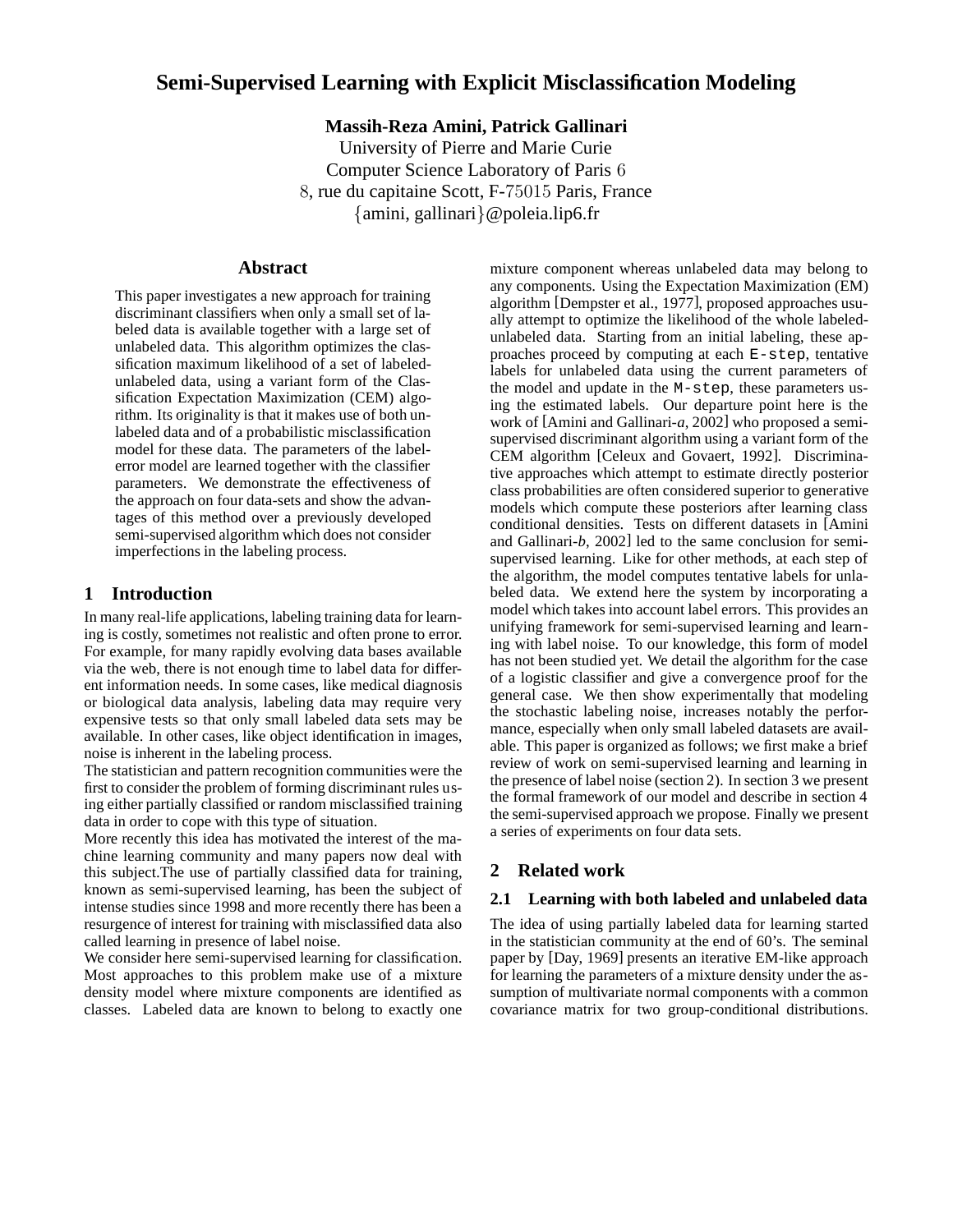Other iterative algorithms for building maximum likelihood classifiers from labeled and unlabeled data based on the same type of assumption followed [O'Neill, 1978] [McLachlan and Ganesalingam, 1982]. Some other authors have suggested updating procedures for no-normal group conditional densities using for example kernel methods for modeling mixture components[Murray and Titterington, 1978]. There has been considerably fewer work on discriminative approaches. In his fundamental paper on logistic regression, Anderson suggests modifying a logistic regression classifier to incorporate unlabeled data in order to maximize the likelihood function [Anderson, 1979].

The semi-supervised paradigm has been recently rediscovered by the machine learning community. Most papers propose mixture density models for combining labeled and unlabeled data for classification. [Miller and Uyar, 1996] consider a mixture density model where each class is described by several component densities. [Roth and Steinhage, 1999] propose kernel discriminant analysis as an extension to classical linear discriminant analysis. This framework can be used also for semi-supervised learning. [Nigam et al., 2000] propose a semi-supervised EM algorithm which is essentially similar to the one in [McLachlan, 1992] but makes use of naive Bayes estimator for modeling the different densities. They present empirical evaluation for text classification tasks. Some authors make use of discriminant classifiers instead of modeling conditional densities. For example [Joachims, 1999] propose a transductive support vector machine which finds parameters for a linear separator using both the labeled data in the training set and the current test data whose class is unknown. [Blum and Mitchell, 1998] introduce the co-training paradigm where each sample  $x$  is supposed to be described by two modalities. Two classifiers are then used, one for each modality, operating alternatively as teacher and student. This framework can be used for unsupervised and semi-supervised learning. Based on the multi-modal framework introduced by [Blum and Mitchell, 1998], [Muslea et al., 2002] propose to combine both active and semi-supervised learning. Since that, different authors have proposed semi-supervised learning schemes, they usually follow one of the above ideas.

#### **2.2 Learning with imperfectly labeled data**

Practical applications of pattern recognition, like eg image classification problems, have motivated in the early 80's some work on the problem of learning in presence of mislabeled data for fully supervised learning. [Chittineni, 1980] obtained error bounds on the performance of the Bayes and nearest neighbor classifiers with imperfect labels. [Krishnan, 1988] considered a 2-class classification problem for two group multivariate normal mixture when training samples are subject to random misclassification and derived the likelihood estimation of parameters. [Titterington, 1989] proposed a logistic-normal distribution model and worked out an EM algorithm for the estimation of its parameters. More recently, [Lawrence and Schölkopf, 2001] proposed an algorithm for constructing a kernel Fisher discriminant from training examples in the presence of label noise.

## **3 A semi-supervised probabilistic model for mislabeling**

We consider here the problem of semi-supervised learning. We start from the Logistic-CEM algorithm described in [Amini and Gallinari-*a*, 2002]. It is a generic scheme in the sense that it can be used with any discriminant classifier estimating the posterior class probabilities. The classifier is first trained on labeled data, it then alternates two steps until convergence to a local maximum of the Classification Maximum Likelihood (CML) criterion [Symons, 1981]. Unlabeled data are first labeled using the output of the current classifier. Classifier parameters are then learned by maximizing the CML function computed using the known labels of labeled data and the current estimated labels for unlabeled data. In this algorithm, at each iteration, labels computed for unlabeled data are considered as desired outputs.

We suppose here that labels from the labeled dataset are correct and that at each step of this algorithm, labels computed for unlabeled data are subject to error. We propose to model the imperfection of these labels using a probabilistic formalism and to learn the semi-supervised classifier by taking into account its labeling errors according to this error model. Parameters of the error model and of the classifier will be learned simultaneously in this new algorithm. Compared to the baseline algorithm [Amini and Gallinari-*a*, 2002], we explicitly take into account the fact that the current classifier is not optimally trained at each step, since many data labels are missing and are only estimated.

In the following we present the general framework and the learning criterion of our model.

#### **3.1 General framework**

We suppose that each example belongs to one and only one class and that there are available a set of  $n$  labeled examples,  $D_l$  and a set of m unlabeled examples,  $D_u$ . A discriminant classifier is to be trained on the basis of these  $n + m$ , d-dimensional feature vectors<sup>1</sup>  $x \in \mathbb{R}^d$ . For each labeled example  $x_i$  in  $D_l$ , let  $c_i$  and  $t_i = \{t_{ki}\}_k$  be respectively the class label and the indicator vector class associated to  $x_i$ :

$$
\forall i \in \{1, ..., n\}, \forall k, c_i = k \Leftrightarrow t_{ki} = 1
$$
 and  $\forall h \neq k, t_{hi} = 0$ . We suppose that for each unlabeled example  $x_i$  in  $D_u$ , there exists a perfect and an imperfect label respectively denoted  $c_i$  and  $\tilde{c}_i$ . We propose to model the imperfections in the labels by the following probabilities:

$$
\forall k, \forall h, \alpha_{kh} = p(\tilde{c} = k \mid c = h)
$$
 (1)  
Which are subject to the constraint:

$$
\forall h, \quad \sum_{k} \alpha_{kh} = 1 \tag{2}
$$

In order to simplify the presentation, we consider in the following a two-class classification problem.

 $\forall i \in \{1, ..., n\}, \forall i' \in \{n+1, ..., n+m\}, \ c_i, \tilde{c}_{i'} \in \{1, 2\}$ This is not restrictive since we can easily extend the analysis to multi-class cases.

<sup>&</sup>lt;sup>1</sup>Components of  $x$  could also be discrete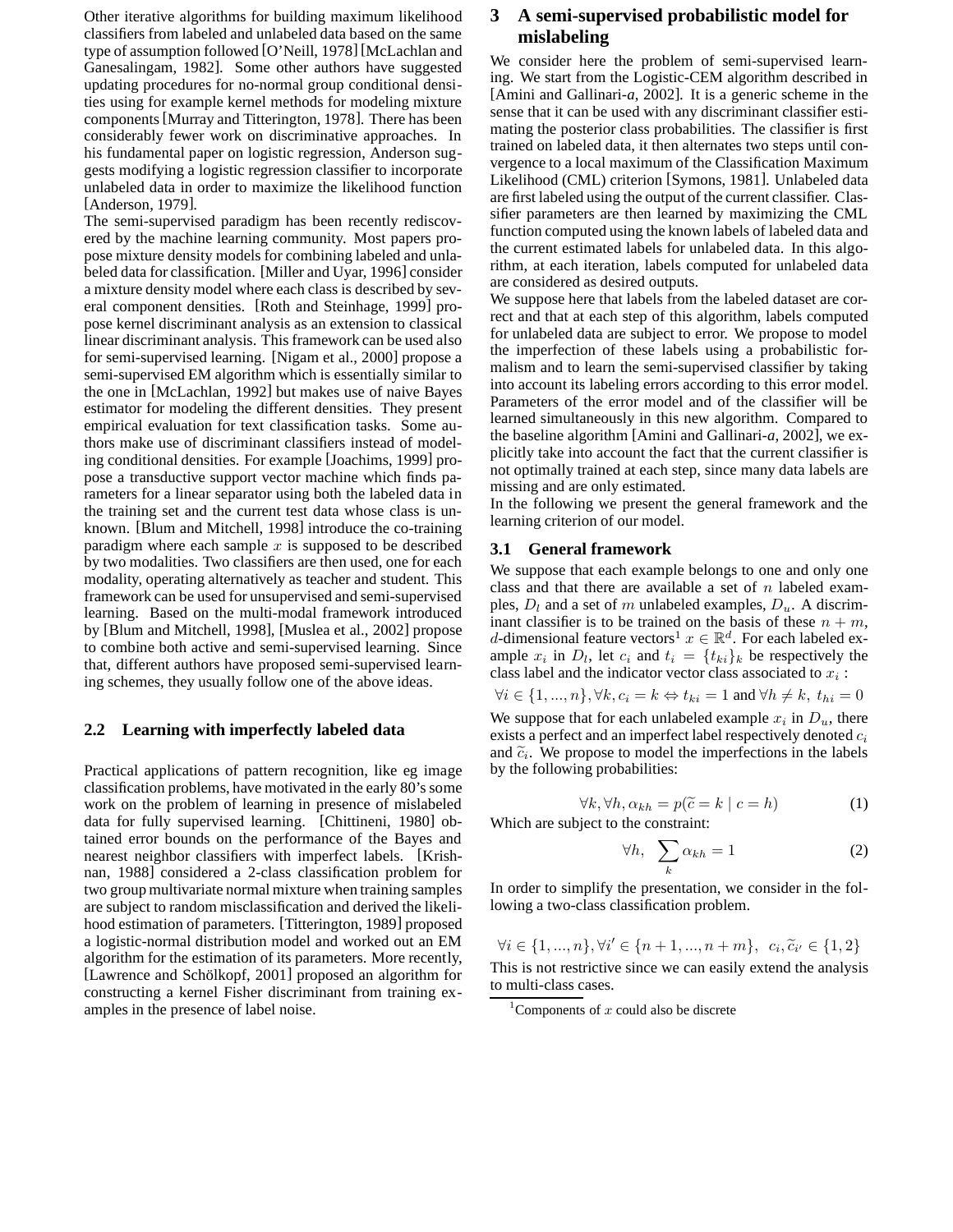### **3.2 Classification Maximum Likelihhod estimation in presence of label noise**

The baseline semi-supervised discriminant algorithm has been conceived as an extension to classification problems of the CEM algorithm proposed by [Celeux and Govaert, 1992] for clustering. CEM has been first proposed for learning the parameters of gaussian mixtures using as training criterion the classification maximum likelihood criterion initially described in [Symons, 1981].

McLachlan has extended CML and CEM to the case where both labeled and unlabeled data are used for learning ([McLachlan, 1992], page 39). The CML criterion in this case is the complete-data likelihood and writes:

$$
V_c = \prod_{i=1}^n \prod_{k=1}^2 \{p(x_i, c = k)\}^{t_{ki}} \times \prod_{i=n+1}^{n+m} \prod_{k=1}^2 \{p(x_i, \tilde{c} = k)\}^{\tilde{t}_{ki}}
$$

The algorithm proposed by [McLachlan, 1992] optimizes this criterion for a mixture of normal densities. In their algorithm for training discriminant classifiers on labeled and unlabeled data, [Amini and Gallinari-*a*, 2002] make use of the following form of the log-classification-likelihood:

$$
L_c = \sum_{i=1}^{n} \sum_{k=1}^{2} t_{ki} \log p(c = k | x_i) +
$$
  

$$
\sum_{i=n+1}^{n+m} \sum_{k=1}^{2} \tilde{t}_{ki} \log p(\tilde{c} = k | x_i) + \sum_{i=1}^{n+m} \log p(x_i)
$$

This writing makes apparent the posterior probabilities which are directly estimated in their algorithm instead of the conditional densities in [McLachlan, 1992]. As no assumptions are made on the distributional nature of data, maximizing  $L_c$ is equivalent to the maximization of  $L'_{c}$  ([McLachlan, 1992], page 261).

$$
L'_{c} = \sum_{i=1}^{n} \sum_{k=1}^{2} t_{ki} \log p(c = k | x_{i}) +
$$
  

$$
\sum_{i=n+1}^{n+m} \sum_{k=1}^{2} \widetilde{t}_{ki} \log p(\widetilde{c} = k | x_{i})
$$
 (3)

Let us now introduce our misclassifiction model. For that, we will express the  $p(\tilde{c} = k \mid x_i)$  in the second summation in (3) as a function of the mislabeling probabilities and of the posterior probability of correct labels  $p(c = k | x_i)$ . Consider

$$
p(x_i, \widetilde{c} = k) = \sum_{h=1}^{2} p(x_i, \widetilde{c} = k, c = h)
$$

 $p(x_i, \tilde{c} = k, c = h)$  can be decomposed with regard to the conditional class probabilities:

$$
p(x_i, \widetilde{c} = k, c = h) = p(x_i | \widetilde{c} = k, c = h) \times p(\widetilde{c} = k, c = h)
$$

Following [Chittineni, 1980] we make the assumption that the density of an example, given its true label, does not depend on its imperfect label:

$$
p(x_i \mid \widetilde{c} = k, c = h) = p(x_i \mid c = h)
$$

It then comes:

$$
p(x_i, \tilde{c} = k) = \sum_{h=1}^{2} p(x_i \mid c = h) \times p(c = h) \times p(\tilde{c} = k \mid c = h)
$$

Using Bayes rule and (1), we get:

$$
p(x_i, \tilde{c} = k) = p(x_i) \times \sum_{h=1}^{2} \{ \alpha_{kh} \ p(c = h \mid x_i) \} \tag{4}
$$

 $p(\tilde{c} = k | x_i)$  can then be derived from  $p(c = k | x_i)$ 

$$
\forall x_i \in D_u, \ p(\tilde{c} = k \mid x_i) = \sum_{h=1}^{2} \{ \alpha_{kh} \ p(c = h \mid x_i) \} \quad (5)
$$

From  $(5)$ ,  $(3)$  becomes

$$
L'_{c} = \sum_{i=1}^{n} \sum_{k=1}^{2} t_{ki} \log p(c = k | x_{i}) +
$$
  

$$
\sum_{i=n+1}^{n+m} \sum_{k=1}^{2} \left\{ \tilde{t}_{ki} \log \left( \sum_{h=1}^{2} \alpha_{kh} p(c = h | x_{i}) \right) \right\}
$$
 (6)

# **4 Updating a discriminant function on the basis of labeled and imperfect labeled data**

We now present an iterative discriminant CEM algorithm for learning a classifier for semi-supervised learning, which incorporates the mislabeling error model. The training criterion is (6). For simplification, we consider a simple logistic classifier [Anderson, 1982], but the algorithm can be easily adapted for training any discriminant classifier. Consider  $C_\beta$  a logistic classifier with parameters  $\{\beta_j\}_{j\in\{0,\ldots,d\}}$ . The output of  $C_\beta$ for input  $x \in \mathbb{R}^d$  is  $G(x) = \frac{1}{1 + exp(-(\beta_0 + \beta^t x))}$ . After  $\beta$ have been learned,  $G(x)$  and  $1 - \tilde{G}(x)$  are respectively used to estimate  $p(c = 1 | x)$  and  $p(c = 2 | x)$ . Let,  $\pi^{(p)}$  be the current partition for the unlabeled data,  $\alpha^{(p)}$ ,  $\beta^{(p)}$  the parameters for the misclassification model and the logistic classifier at iteration  $p$  of the algorithm. The learning criterion (6) is a function of  $\alpha$ ,  $\beta$  and  $\pi$ . An iterative approach is then adopted for its maximization (algorithm 1). Parameters  $\beta$  are first initialized by training the classifier on the labeled dataset  $D_l$ . Two steps are then iterated until the convergence of criterion  $L'_{c}$ . In the first step, the classifier is considered as an imperfect supervisor for the unlabeled data. Its outputs,  $G(x)$  and  $1 - G(x)$ , are used to compute the posterior imperfect class probabilities  $p(\tilde{c} = k | x)$  for each x in  $D_u$  and  $k \in \{1,2\}, x$ is then labeled according to the maximum imperfect output. In the second step, the parameters of the error model and of the classifier are updated using the imperfect labels obtained in the previous step as well as the labeled data. We adopted in this step, a gradient algorithm to maximize (6). An advantage of this method is that it only requires the first order derivatives at each iteration. In the following lemma, we provide a proof of convergence of the algorithm to a local maximum of the likelihood function for semi-supervised training.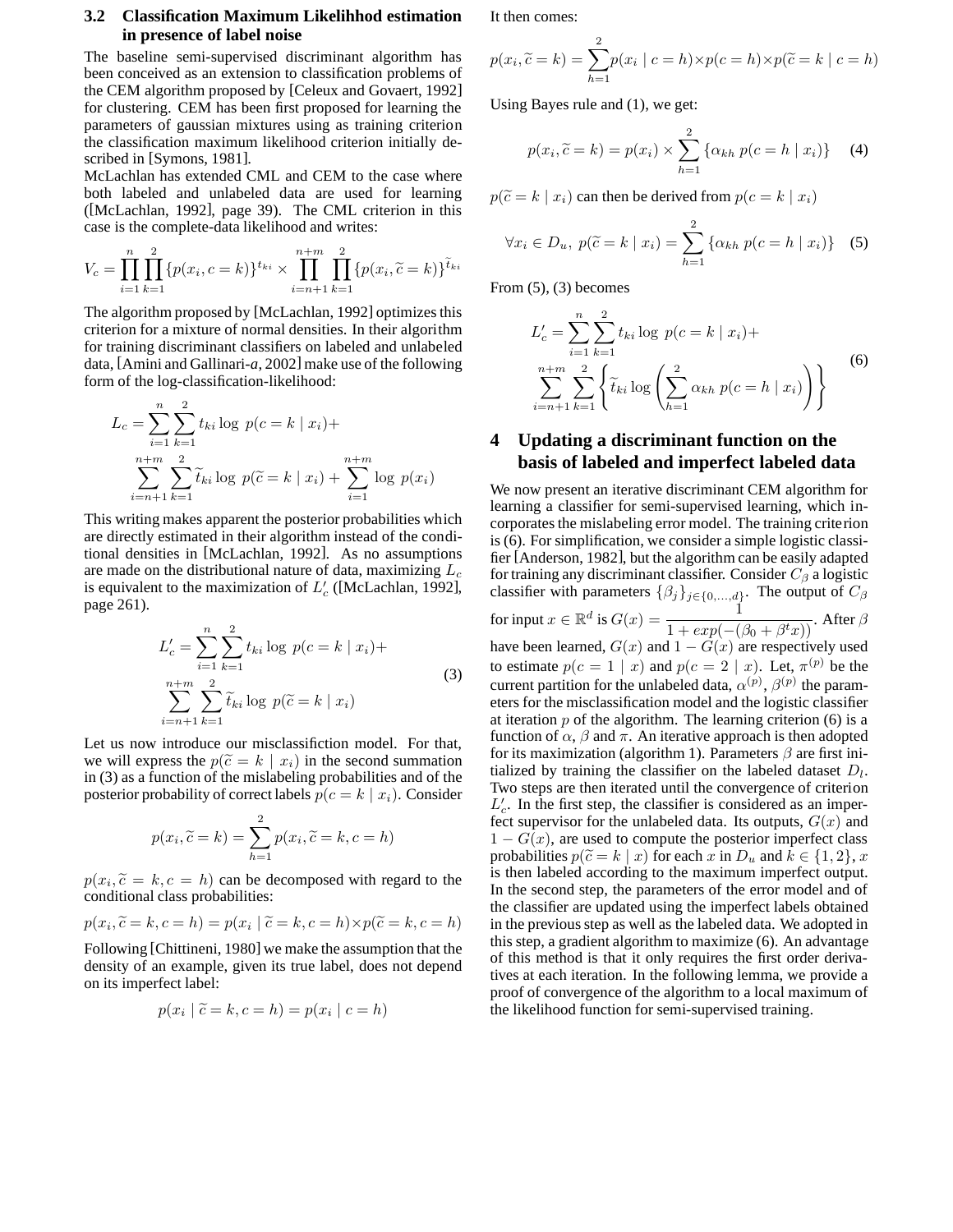**Algorithm 1** Semi-supervised learning with imperfect labels

*Initialization* : Train a discriminant logistic classifier  $C_{\beta(0)}$ over  $D_l$ 

For  $p \geq 0$ , iterate until the convergence of  $L'_c$ 

1. Apply  $C_{\beta(p)}$  on  $D_u$ , estimate the imperfect class posterior probabilities using the output  $G^{(p)}$  of the classifier and get an imperfect label for each  $x_i \in D_u$ :

$$
\forall x_i \in D_u, \ \widetilde{c}_i^{\ (p+1)} = \underset{k}{argmax} \ p(\widetilde{c}^{(p)} = k \mid x_i)
$$

Let  $\pi^{(p+1)}$  be the new partition obtained from this classifier for the unlabeled data.

2. a) Maximize  $L'_{c}(\pi^{(p+1)}, \alpha^{(p)}, \beta^{(p)})$  with respect to  $\alpha^{(p)}$  subject to constraints  $\forall k, \forall h, \alpha_{kh}^{(p+1)} \in [0, 1]$  and  $\forall h, \sum_k \alpha_{kh}^{(p+1)} = 1$ b) Maximize  $L'_{c}(\pi^{(p+1)}, \alpha^{(p+1)}, \beta^{(p)})$  with respect to  $\beta^{(p)}$ 

**Lemma 1.** The modified CML criterion,  $L'_{c}$ , increases for *every sequence*  $(\pi^{(p)}, \alpha^{(p)}, \beta^{(p)})$  *of Algorithm 1 and the se*quence  $L'_c\left(\pi^{(p)},\alpha^{(p)},\beta^{(p)}\right)$  converges to a stationary point.

**Proof**: we first show that  $L'_c$  is increasing.

- Since  $\forall x_i \in D_u$ ,  $\tilde{c}_i^{(p+1)} = k \Leftrightarrow p(\tilde{c}^{(p+1)} = k \mid x_i) \ge$  $p(\tilde{c}^{(p+1)} = k' \mid x_i)$  for  $k \neq k'$  (step 1), we have  $L'_{c}(\pi^{(p+1)}, \alpha^{(p)}, \beta^{(p)}) \ge L'_{c}(\pi^{(p)}, \alpha^{(p)}, \beta^{(p)})$
- and, since  $(\pi^{(p+1)}, \alpha^{(p+1)}, \beta^{(p)})$  and  $(\pi^{(p+1)}, \alpha^{(p+1)}, \beta^{(p+1)})$  maximize iteratively  $L'_c$ (step 2), we have

$$
L'_c(\pi^{(p+1)},\alpha^{(p+1)},\beta^{(p+1)})\geq L'_c(\pi^{(p+1)},\alpha^{(p)},\beta^{(p)})
$$

Finally as there is a finite number of partitions of the example into 2-classes, the increasing sequence  $L'_{c}(\pi^{(p)}, \alpha^{(p)}, \beta^{(p)})$ takes a finite number of values and thus, converges to a stationary value.

In the following section we will present results on four datasets, using a baseline logistic classifier trained with the updating scheme presented above.

## **5 Experiments**

#### **5.1 Data sets**

In our experiments we used the Spambase, Credit screening and Mushroom collections from the UCI repository<sup>2</sup> as well as the Computation and Language  $(Cmp_1)$  collection of TIPSTER SUMMAC<sup>3</sup> for text summarization. Table 1 summarizes the characteristics of these datasets. We removed 37 samples with missing attributes from the Credit data set. For summarization, we Table 1: Characteristics of the datasets and percentage of the smallest of the two classes in the datasets.

| Data set   | size       | Attributes | Smallest class $(\%)$ |
|------------|------------|------------|-----------------------|
| Credit     | $690(-37)$ | 15         | 44.5%                 |
| Email spam | 4601       | 57         | 39.4%                 |
| Mushroom   | 8124       | 22         | 48.2%                 |
| $Cmp_l$    | 28985      |            | 10%                   |

adopt the text-span extraction paradigm which amounts at selecting a subset of representative document sentences. This is a classification problem where sentences are to be classified as relevant or non relevant for the extracted summary. All four problems are two-class classification tasks, Email Spam and Cmp lg have continuous attributes, Credit vectors are mixed continuous and qualitative, Mushroom attributes are qualitative.

For each dataset, we ran 3 algorithms - the semi-supervised learning algorithm using the label imperfections, the baseline semi-supervised algorithm [Amini and Gallinari-*a*, 2002] and a fully supervised logistic classifier trained only on the available labeled data. We compared the performance of these algorithms on 20 runs of arbitrary training and test splits, by varying the proportion of labeled-unlabeled data on the training set.

For text summarization, we represent each sentence using a continuous version of features proposed by [Kupiec et al., 1995]. This characterization has given good results in previous work [Amini and Gallinari-*b*, 2002]. Each sentence i, with length  $l(i)$  is characterized by  $\vec{x}_i = (\varphi_1^i, \varphi_2^i, \varphi_3^i, \varphi_4^i, \varphi_5^i)$ , where  $\varphi_1^i = \frac{l(i)}{\sum_l l(l)}$  $\frac{i(i)}{i(l(j))}$  is the normalized sentence length,  $\varphi_2^i = \frac{\text{frequency of cue words in } i}{l(i)}$ is the normalized number of cue words in sentence i,  $\varphi_3^i$  = frequency of acronyms in  $i$  $\frac{d}{l(i)}$  is the normalized number of acronyms in i,  $\varphi_4^i$  is the position indicator feature (beginning, middle or end of the document) and  $\varphi_5^i$  is the normalized number of terms within a generic query  $q$  and  $i$ . q corresponds to the most frequent words in the training set.

#### **5.2 Evaluation measures**

For the three UCI datasets there is approximately the same proportion of examples for each class (table 1). We used as performance criterion the percentage of good classification (PGC) defined as:

$$
PGC = \frac{\text{\# of examples in the test set well classified by the system}}{\text{\# of examples in the test set}}
$$

For text summarization, we followed the SUMMAC evaluation by using a 10% compression ratio. Hence, for each document in the test set we have formed its summary by selecting the top 10% sentences having higher score with respect to the output of the classifier. For evaluation we compared these extractive sentences with the desired summary of each document. The desired extractive summaries were generated from the abstract of each article using the text-span alignment method described in [Banko et al., 1999]. Since the

<sup>3</sup>http://www.itl.nist.gov/iaui/894.02/related\_projects/tipster\_summac/ collection is not well balanced between positive and negative

<sup>&</sup>lt;sup>2</sup>ftp://ftp.icsS.uci.edu/pub/machine-learning-databases/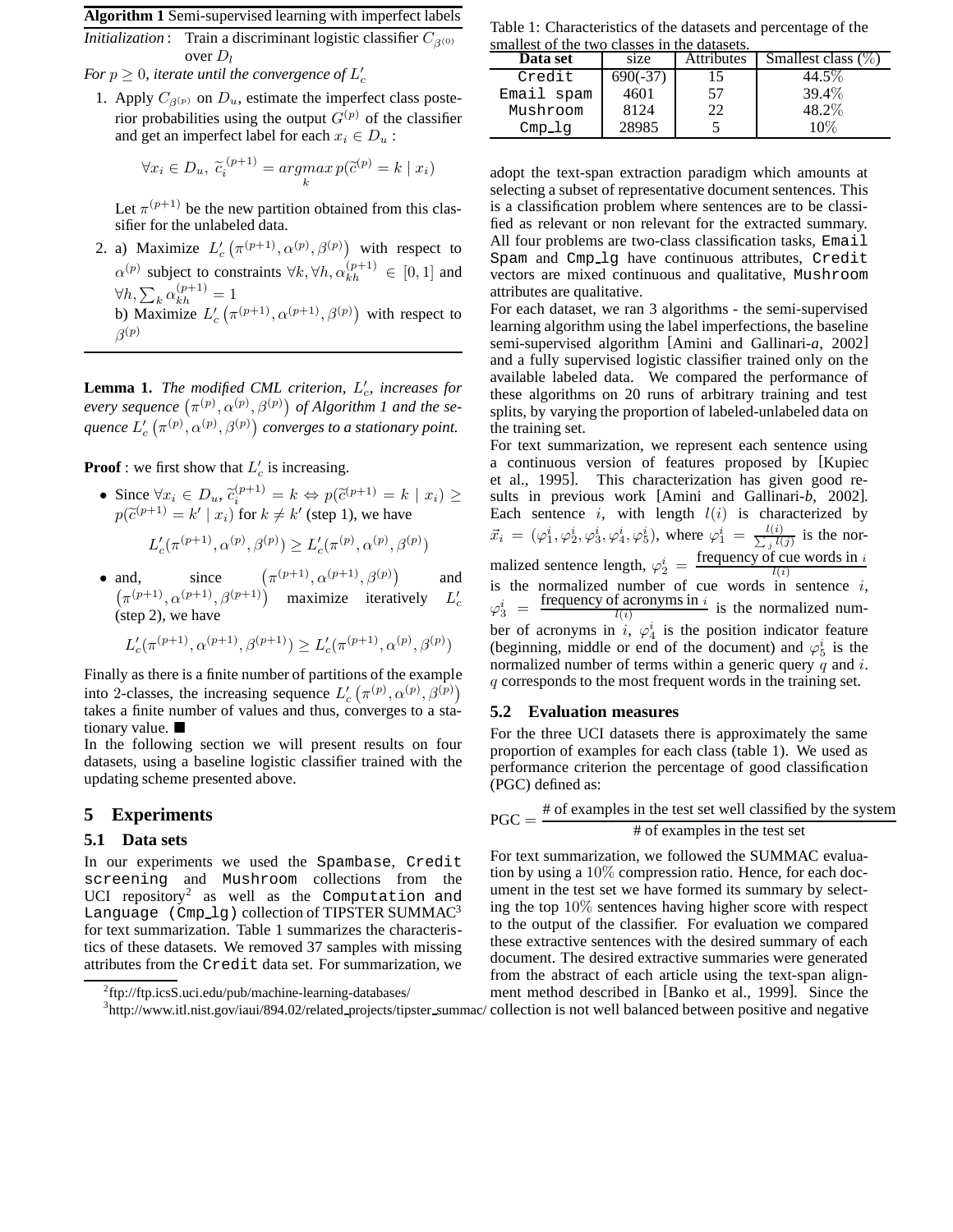

Figure 1: Performance curves for the 4 datasets showing, for a classical logistic classifier trained in a fully supervised scheme (square), the baseline semi-supervised Logistic-CEM algorithm (circle) and our semi-supervised algorithm with label imperfections (star). Each point represents the mean performance for 20 arbitrary runs. The error bars show standard deviations for the estimated performance.

examples, PGC is meaningless, we used the average precision (AP) measure for the evaluation. Let  $\xi$ , be the number of sentences extracted by the system which are in the target summaries, and  $\sigma$ , be the total number of sentences extracted by the system. The precision is defined as the ratio  $\xi/\sigma$ .

### **5.3 Results**

For each dataset and each cross validation, 25% of examples are held aside as a test set. We vary the percentage of labeledunlabeled data in the remaining 75% training set of the collections. Figure 1, shows the performance on the test sets for the four datasets as a function of the proportion of labeled data in the training set. On the x-axis,  $5\%$  means that  $5\%$  of data in the training set were labeled for training, the 95% remaining being used as unlabeled training data. Each experiment was carried on twenty paired trials of randomly selected trainingtest splits. On the y-axis, each point represents the mean performance for the 20 runs and the error bars correspond to the standard deviation for the estimated performance [Tibshirani, 1996].

All figures exhibit the same behavior. In all four datasets, semi-supervised algorithms are over the baseline classifier trained only on the labeled training data. For example, if we consider text summarization, using only 5% of labeled sentences, our algorithm allows to increase performance by 15% compared to a fully supervised algorithm trained on the 5%. 15% labeled data are needed to reach the same performance with the baseline method. Our model is uniformly better than the two reference models used in our experiments. It provides an important performance increase especially when there are only few labeled data available which is the most interesting situation in semi-supervised learning. For the Credit card problem, the dataset is small and semi-supervised learning allows for a smaller increase of performance than for other datasets where there are a lot of unlabeled data available. Semi-supervised learning allows to reach 'optimal' performance with about 50% of labeled data (only 30% for the Mushroom set).